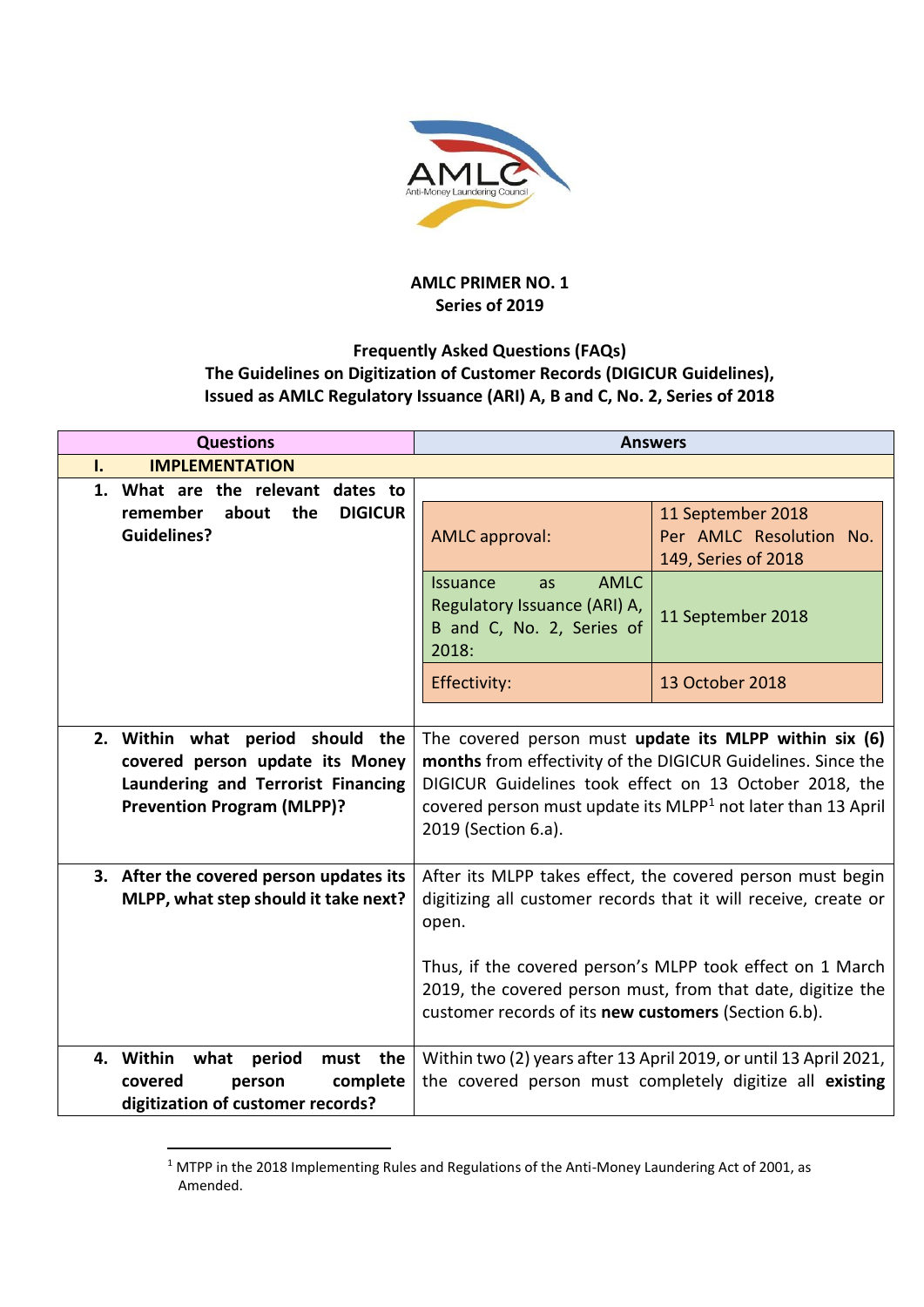| <b>Questions</b>                                                                                                                                                                                                                                                                                                                                                                | <b>Answers</b>                                                                                                                                                                                                                                                                                                                                                   |
|---------------------------------------------------------------------------------------------------------------------------------------------------------------------------------------------------------------------------------------------------------------------------------------------------------------------------------------------------------------------------------|------------------------------------------------------------------------------------------------------------------------------------------------------------------------------------------------------------------------------------------------------------------------------------------------------------------------------------------------------------------|
|                                                                                                                                                                                                                                                                                                                                                                                 | customer records and establish the required central database<br>(Section 6.b).                                                                                                                                                                                                                                                                                   |
| 5. If a covered person has already<br>digital<br>for<br>adopted<br>system<br>a<br>customer records even before the<br><b>AMLC</b><br><b>DIGICUR</b><br>adopted<br>the<br>these<br>Guidelines,<br>and<br>stores<br>central<br>customer<br>records<br>in a<br>other<br>database,<br>there<br>are<br>under<br>requirements<br>these<br><b>Guidelines that it must comply with?</b> | If the covered person has already adopted a digital system for<br>customer records even before the AMLC adopted the<br>DIGICUR Guidelines, and stores these digital records in a<br>central database, it should continue to follow its system.                                                                                                                   |
| 6. Do the DIGICUR Guidelines require<br>covered persons to<br>digitize the<br>of<br>customer<br>records<br>closed<br>accounts?                                                                                                                                                                                                                                                  | As a rule, the DIGICUR Guidelines require covered persons to<br>digitize customer records of closed accounts if those records<br>are within the five (5)-year retention period for record<br>keeping under the AMLA (Section 3b).                                                                                                                                |
|                                                                                                                                                                                                                                                                                                                                                                                 | As an example, let us assume that Account No. 123 in Bank<br>ABC was closed on 2 May 2015. Under the AMLA, Bank ABC<br>must keep the records of Account 123 for five (5) years, or<br>until 2 May 2020.                                                                                                                                                          |
|                                                                                                                                                                                                                                                                                                                                                                                 | If Bank ABC's MLPP took effect on 1 March 2019, Bank ABC<br>should digitize the records of Account No. 123 because it falls<br>within the five (5)-year record keeping period (2 May 2020).<br>However, if the account was closed in May 2013, then it will<br>not be required to digitize since the five (5)-year record<br>keeping period has already expired. |
|                                                                                                                                                                                                                                                                                                                                                                                 | To clarify:                                                                                                                                                                                                                                                                                                                                                      |
|                                                                                                                                                                                                                                                                                                                                                                                 | The DIGICUR Guidelines must be fully implemented not later<br>than 13 April 2021. Therefore, customer records of accounts<br>closed on 13 April 2016 must still be digitized. Customer<br>records of accounts closed on 12 April 2016 need not be<br>digitized.                                                                                                  |
| <b>SCOPE</b><br>II.                                                                                                                                                                                                                                                                                                                                                             |                                                                                                                                                                                                                                                                                                                                                                  |
| Who are obliged to comply with the<br>7.<br><b>DIGICUR Guidelines?</b>                                                                                                                                                                                                                                                                                                          | In general, all covered persons must comply with the DIGICUR<br>Guidelines.                                                                                                                                                                                                                                                                                      |
|                                                                                                                                                                                                                                                                                                                                                                                 | However, the DIGICUR Guidelines do not apply to money<br>service businesses (MSBs).                                                                                                                                                                                                                                                                              |
|                                                                                                                                                                                                                                                                                                                                                                                 | But if the business model of the MSB is such that the customer                                                                                                                                                                                                                                                                                                   |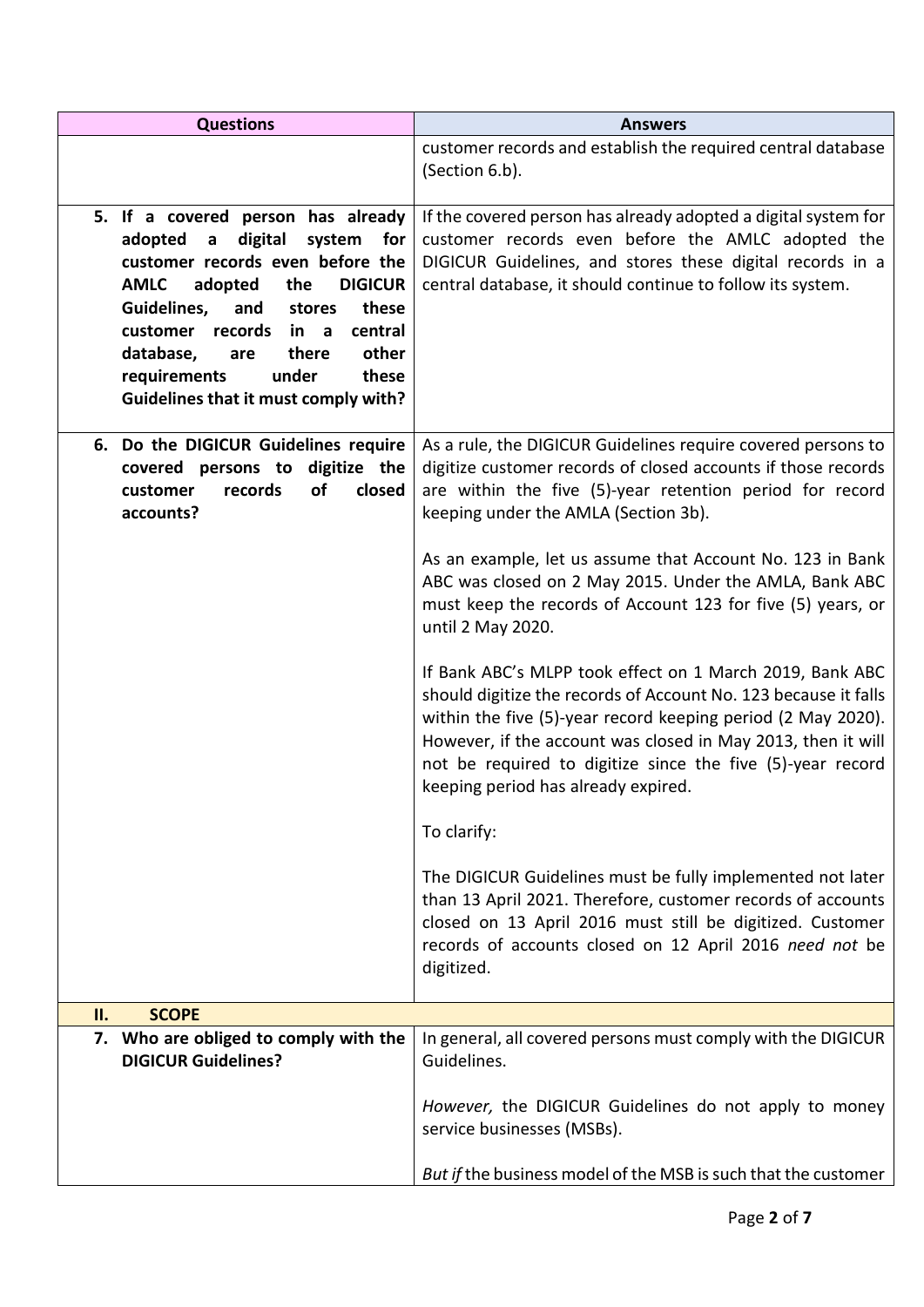| <b>Questions</b>                                                                                                                                                                         | <b>Answers</b>                                                                                                                                                                                                                                                                                                                                                                                                                                                                        |
|------------------------------------------------------------------------------------------------------------------------------------------------------------------------------------------|---------------------------------------------------------------------------------------------------------------------------------------------------------------------------------------------------------------------------------------------------------------------------------------------------------------------------------------------------------------------------------------------------------------------------------------------------------------------------------------|
|                                                                                                                                                                                          | is able to open, keep and maintain an account as an electronic<br>wallet or other similar electronic product or service, then that                                                                                                                                                                                                                                                                                                                                                    |
|                                                                                                                                                                                          | MSB must still observe the DIGICUR Guidelines (Section 3).                                                                                                                                                                                                                                                                                                                                                                                                                            |
| Ш.<br><b>PURPOSE AND OBJECTIVES</b>                                                                                                                                                      |                                                                                                                                                                                                                                                                                                                                                                                                                                                                                       |
| Why did the Anti-Money Laundering<br>8.                                                                                                                                                  | The AMLC approved the DIGICUR Guidelines to:                                                                                                                                                                                                                                                                                                                                                                                                                                          |
| <b>Council (AMLC) approve the DIGICUR</b><br><b>Guidelines?</b>                                                                                                                          | (a) Maintain the confidentiality of the<br>financial<br>investigations of the AMLC by preventing tipping off to<br>customers under investigation; and                                                                                                                                                                                                                                                                                                                                 |
|                                                                                                                                                                                          | (b) Ensure swift retrieval of customer records by covered<br>persons. This in turn ensures promptness in the<br>AMLC's financial analysis, investigations and legal<br>actions (Section 1).                                                                                                                                                                                                                                                                                           |
| 9. Did the DIGICUR Guidelines replace,<br>supersede or amend the record-<br>keeping requirement under the Anti-<br>Money Laundering Act of 2001, as<br>amended (AMLA)?                   | No. The DIGICUR Guidelines did not replace, supersede or<br>amend the record-keeping requirement under the AMLA.<br>Covered persons must, therefore, continue to observe this<br>record-keeping requirement under the AMLA and its<br>implementing rules and regulations, which remain in force<br>and effect. The AMLA and its implementing rules require<br>covered persons to observe the five (5)-year retention period<br>for all transactions and customer records (Section 7). |
| IV.<br><b>DEFINITION</b>                                                                                                                                                                 |                                                                                                                                                                                                                                                                                                                                                                                                                                                                                       |
| 10. What are customer records?                                                                                                                                                           | Under the DIGICUR Guidelines, customer records refers to:                                                                                                                                                                                                                                                                                                                                                                                                                             |
|                                                                                                                                                                                          | (a) Customer Due Diligence (CDD) records/documents<br>such as customer information files, copies of official<br>identification documents or similar documents that<br>establish the true and full identify of customers;<br>account files and business correspondences; results of<br>the covered person's analysis to establish the<br>background and purpose of complex and large<br>transactions; and                                                                              |
|                                                                                                                                                                                          | (b) Account transaction histories or statements of<br>accounts, whether in Philippine pesos or other<br>currency (Section 2).                                                                                                                                                                                                                                                                                                                                                         |
| 11. Are deposit and withdrawal slips,<br>transfer<br>fund<br>slips,<br>checks,<br>passbooks, and debit and credit<br>memos included as customer records<br>under the DIGICUR Guidelines? | No, because these documents are neither CDD records nor<br>transaction histories or statements of accounts, the DIGICUR<br>Guidelines do not require covered persons to digitize them.                                                                                                                                                                                                                                                                                                |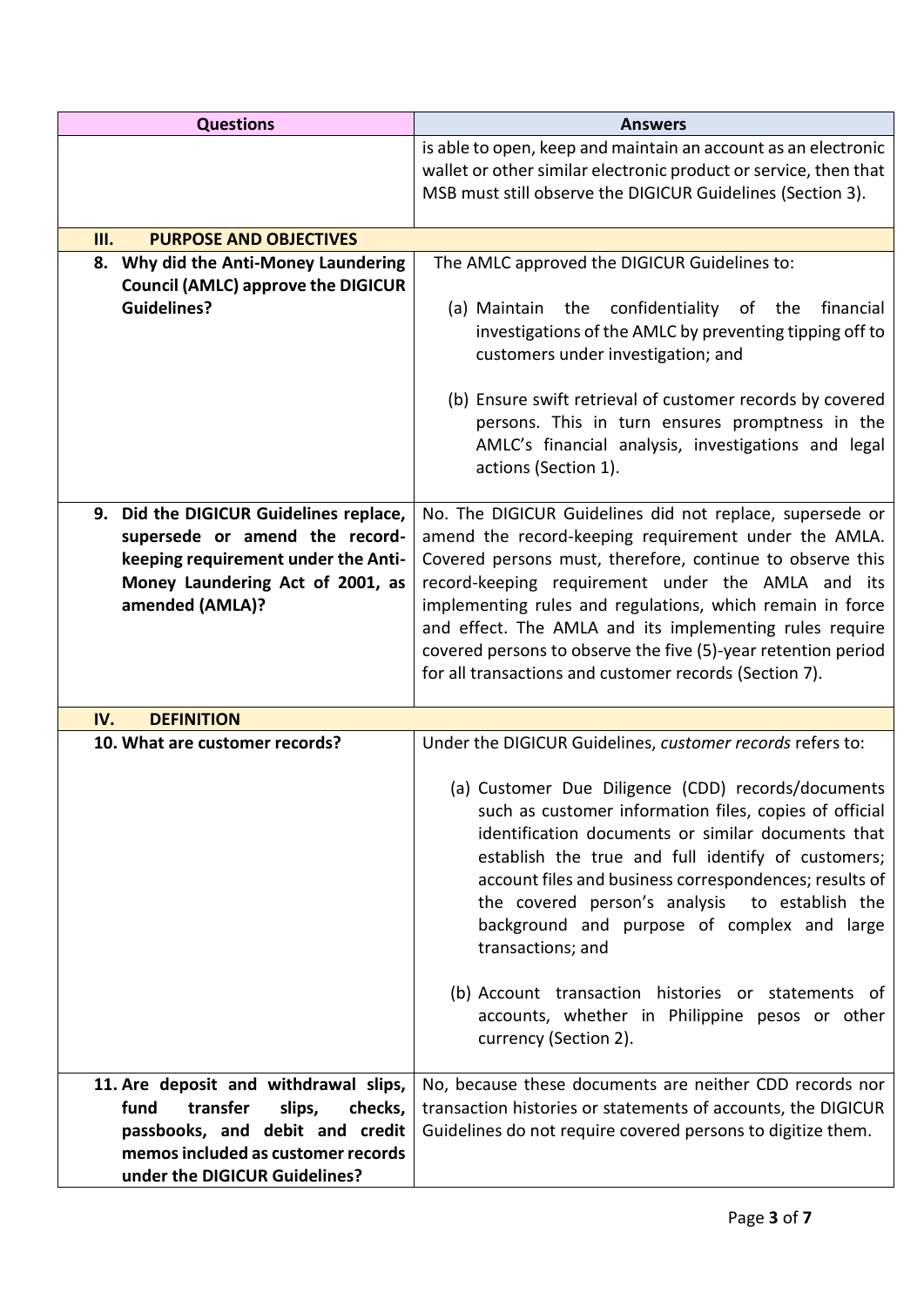| <b>Questions</b>                                                                                                                                                                                                   | <b>Answers</b>                                                                                                                                                                                                                                                                                                                                                                                                                                                                                                                                                       |
|--------------------------------------------------------------------------------------------------------------------------------------------------------------------------------------------------------------------|----------------------------------------------------------------------------------------------------------------------------------------------------------------------------------------------------------------------------------------------------------------------------------------------------------------------------------------------------------------------------------------------------------------------------------------------------------------------------------------------------------------------------------------------------------------------|
|                                                                                                                                                                                                                    | However, covered persons must still keep records of these<br>documents as part of the record-keeping requirement<br>(Section 2).                                                                                                                                                                                                                                                                                                                                                                                                                                     |
| 12. Why must account files, business<br>correspondences and analysis of the<br>background<br>and<br>purpose<br>of a<br>customer's<br>complex<br>and<br>large<br>transactions<br>required<br>to<br>be<br>digitized? | These documents must be digitized because they form part of<br>the CDD process for high-risk customers, whose true and full<br>identities must be determined following enhanced due<br>diligence (EDD) (Section 2). However, if these documents are<br>not being required by the covered person or form part of the<br>customer information file (e.g., analysis of the background<br>and purpose of transactions), then digitizing the Customer<br>Information Form (CIF) will suffice.                                                                             |
| V.<br><b>REQUIREMENTS</b>                                                                                                                                                                                          |                                                                                                                                                                                                                                                                                                                                                                                                                                                                                                                                                                      |
| 13. In general, what do the DIGICUR<br><b>Guidelines require?</b>                                                                                                                                                  | In general, the DIGICUR Guidelines require covered persons<br>to digitize customer records and to establish a central<br>database where these digitized records can be uploaded and<br>retrieved (Section 3c).                                                                                                                                                                                                                                                                                                                                                       |
| 14. What does<br>digitizing<br>customer<br>records entail?                                                                                                                                                         | Digitizing customer records entails rendering customer<br>records in digital format that may be stored in the covered<br>person's database, and retrieved, if the AMLC requires the<br>covered person to submit the digitized customer records<br>(Section 3b).                                                                                                                                                                                                                                                                                                      |
| 15. Do the DIGICUR Guidelines require a<br>specific digital format?                                                                                                                                                | No. The covered person is free to adopt its own digital format.<br>However, digitized customer records must be in a form that<br>may be used as evidence in court, and in such form as the<br>AMLC may require (Section 3e).                                                                                                                                                                                                                                                                                                                                         |
|                                                                                                                                                                                                                    | For example, Bank QRS may opt to digitize customer records<br>from the very beginning, that is, when customer XYZ opens an<br>account, and submits customer due diligence documents.<br>Thus, XYZ's customer records, which would later include her<br>statements of accounts, are already in digital form ("end to<br>end"). These may be uploaded in Bank QRS's central<br>database. If the AMLC requests for XYZ's customer records,<br>Bank QRS would retrieve them from its central database and<br>upload these digitized customer records to the AMLC portal. |
|                                                                                                                                                                                                                    | As another example, if Bank KLM requires customer DEF to fill<br>out a customer information form (in paper), Bank KLM may<br>later scan the filled-out and signed form and store this, along<br>with the statements of accounts (whether scanned, in an<br>Excel/MS word file, or other form) and store these in Bank<br>KLM's central database. Bank KLM may later retrieve these                                                                                                                                                                                   |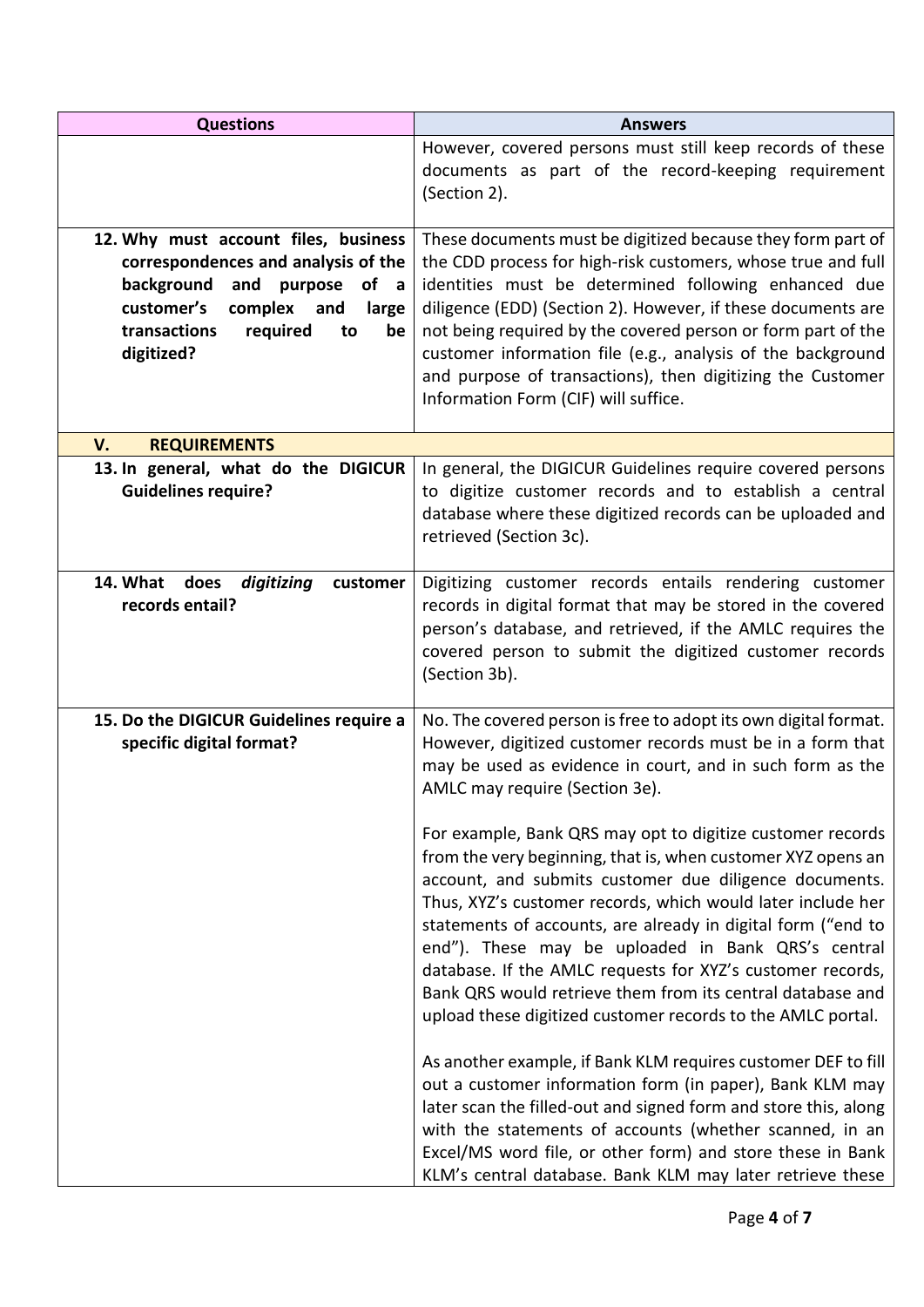| <b>Questions</b>                                                                                                                                                                                         | <b>Answers</b>                                                                                                                                                                                                                                                                                                                                                                                                                                                                                                                                                               |
|----------------------------------------------------------------------------------------------------------------------------------------------------------------------------------------------------------|------------------------------------------------------------------------------------------------------------------------------------------------------------------------------------------------------------------------------------------------------------------------------------------------------------------------------------------------------------------------------------------------------------------------------------------------------------------------------------------------------------------------------------------------------------------------------|
|                                                                                                                                                                                                          | records from its central database and upload them to the<br>AMLC portal, upon request.                                                                                                                                                                                                                                                                                                                                                                                                                                                                                       |
|                                                                                                                                                                                                          | Acceptable digital formats for scanned documents include<br>pdf, jpeg, and bmp, to name a few.                                                                                                                                                                                                                                                                                                                                                                                                                                                                               |
| 16. In Section 3.e of the DIGICUR<br>Guidelines, what does admissible in<br>court mean?                                                                                                                  | It means that the digitized customer records may be admitted<br>(or used) as evidence in a court case. This is especially true<br>where the customer records are electronic or digital from<br>"end to end", as discussed in Answer 15. If these are uploaded<br>in the AMLC portal, and downloaded by the AMLC from there,<br>the printed copies are deemed originals. In this case, the<br>printed copies are considered electronic evidence that are<br>admissible under the Rules on Electronic Evidence.<br>If the digitized customer records are scanned copies of the |
|                                                                                                                                                                                                          | original records in paper, the scanned copies cannot be used<br>as evidence in court. To be admissible, copies of the originals<br>must be obtained from the covered person. These copies<br>must be authenticated and their due execution must be<br>proven, as required under the Rules of Court.                                                                                                                                                                                                                                                                          |
| 17. In Section 3.e of the DIGICUR<br>Guidelines, what does in such other<br>form as may be prescribed by the<br><b>AMLC</b> mean?                                                                        | It means that the AMLC may recognize and require other<br>forms of digitized customer records, particularly where new<br>technologies create other digital formats that are acceptable<br>under the DIGICUR Guidelines. The AMLC may also disallow<br>certain digital formats that have become obsolete, easily<br>tampered or unsecured, or can no longer be used as evidence<br>in court.                                                                                                                                                                                  |
| comply with<br>18. To<br>the<br><b>DIGICUR</b><br>Guidelines, should covered persons<br>print and scan transaction histories<br>and statements of accounts that are<br>already stored in their database? | Since these transaction histories and statements of accounts<br>are already in digital format in the covered person's database,<br>they need not be scanned. However, the compliance officer<br>or any duly authorized officer who is independent from<br>operations should be able to access and retrieve the same<br>whenever the AMLC requests their production. (Section 3c).                                                                                                                                                                                            |
| 19. Can covered<br>persons keep the<br>transaction histories and statements<br>of accounts in MS Excel or MS Word<br>format?                                                                             | Yes, provided that:<br>(a) those documents can no longer be edited by any user,<br>or are otherwise locked for editing;                                                                                                                                                                                                                                                                                                                                                                                                                                                      |
|                                                                                                                                                                                                          | (b) the compliance officer of the covered person must<br>have direct and unimpeded access to those files;                                                                                                                                                                                                                                                                                                                                                                                                                                                                    |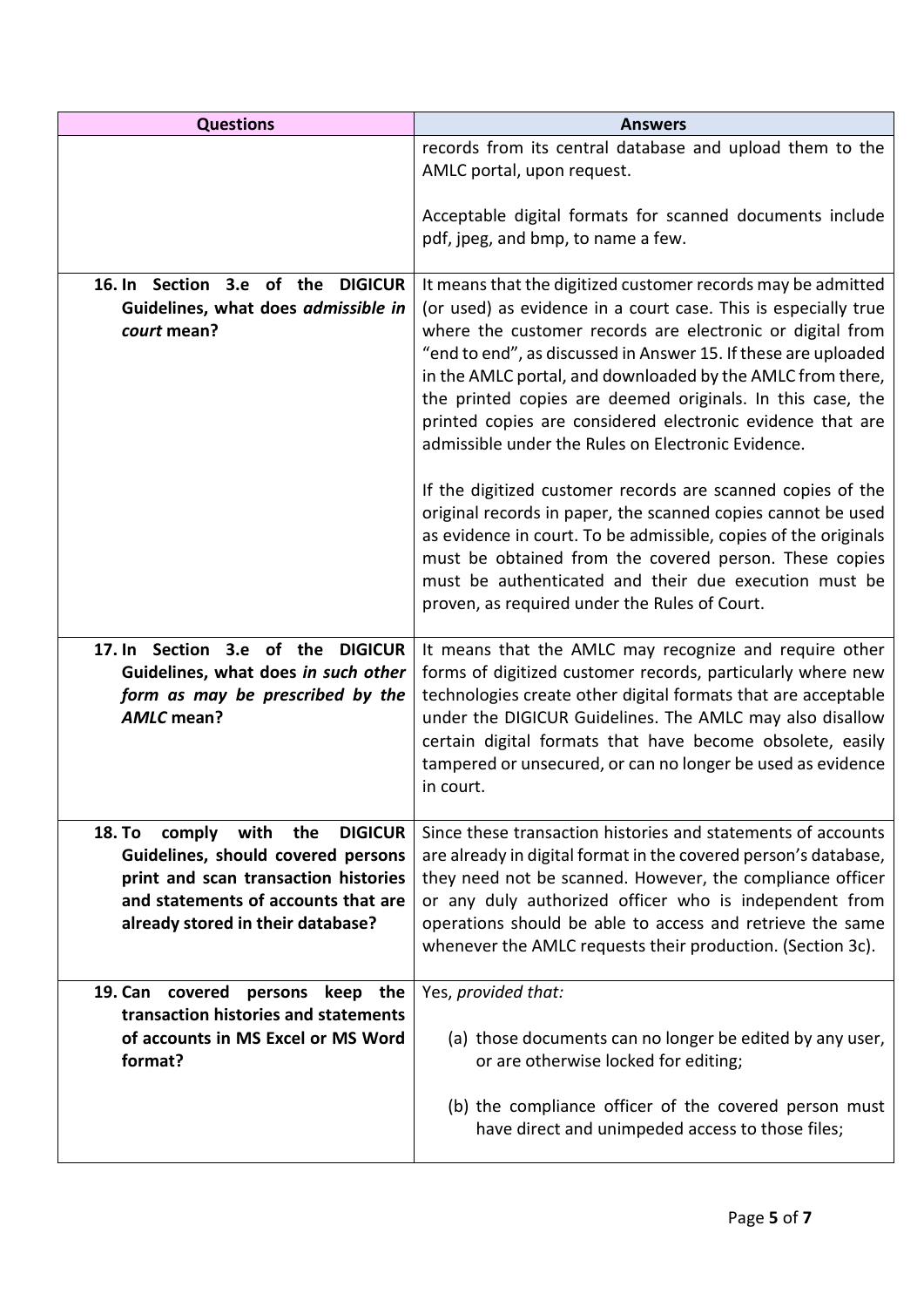| <b>Questions</b>                                                           | <b>Answers</b>                                                                                                        |
|----------------------------------------------------------------------------|-----------------------------------------------------------------------------------------------------------------------|
|                                                                            | (c) those documents must not be obtained from branches                                                                |
|                                                                            | or other offices, and must be obtained only from the                                                                  |
|                                                                            | central database, if requested by the AMLC; and                                                                       |
|                                                                            | (d) confidentiality of the AMLC's investigation<br>İS.                                                                |
|                                                                            | otherwise observed, and tipping off is avoided (Section                                                               |
|                                                                            | 3d).                                                                                                                  |
|                                                                            |                                                                                                                       |
| 20. Where should the digitized customer                                    | The digitized customer records must be stored in the covered                                                          |
| records be stored?                                                         | person's central database. It should be maintained in the                                                             |
|                                                                            | head office or the main branch of foreign banks operating in<br>the Philippines (Section 3c).                         |
|                                                                            |                                                                                                                       |
| 21. In what manner should the covered                                      | The covered person must ensure complete, accurate, timely                                                             |
| person submit customer records to                                          | and secure submission of requested customer records to the                                                            |
| the AMLC?                                                                  | AMLC (Section 4b).                                                                                                    |
|                                                                            |                                                                                                                       |
| 22. What is the covered person's first<br>task in implementing the DIGICUR | The covered person must first update its Money Laundering<br>and Financing of Terrorism Prevention Program (MLPP) to  |
| <b>Guidelines?</b>                                                         | ensure that its duties under the DIGICUR Guidelines are                                                               |
|                                                                            | established and controls are in place (Section 3f).                                                                   |
|                                                                            |                                                                                                                       |
| 23. If the AMLC requests customer                                          | If the AMLC requests customer records, the covered person,                                                            |
| records, what should the covered                                           | through its compliance officer or any duly authorized officer                                                         |
| person do?                                                                 | or representative shall extract those digitized customer<br>records from the central database and upload these to the |
|                                                                            | AMLC's portal (or the File Transfer and Reporting Facility                                                            |
|                                                                            | [FTRF]), using the covered person's log-on credentials.                                                               |
|                                                                            |                                                                                                                       |
|                                                                            | The compliance officer may also submit the requested                                                                  |
|                                                                            | customer records in such other modes that the AMLC may<br>prescribe (Section 4a).                                     |
|                                                                            |                                                                                                                       |
| VI.<br><b>CENTRAL DATABASE</b>                                             |                                                                                                                       |
| 24. Does a central database mean that                                      | No. A central database under the DIGICUR Guidelines does                                                              |
| the covered person must have only                                          | not mean that the covered person must have only one central                                                           |
| one database system?                                                       | database. A covered person may have more than one<br>database. The DIGICUR Guidelines only require that the           |
|                                                                            | central database must be maintained in the head office or the                                                         |
|                                                                            | main branch of foreign banks operating in the Philippines                                                             |
|                                                                            | (Section 3c).                                                                                                         |
|                                                                            |                                                                                                                       |
| 25. Who shall have access to the central<br>database?                      | The compliance officer or any duly authorized officer or                                                              |
|                                                                            | representative must have direct, immediate and unimpeded<br>access to the database. This means that the compliance    |
|                                                                            | officer or the duly authorized officer need not have to request                                                       |